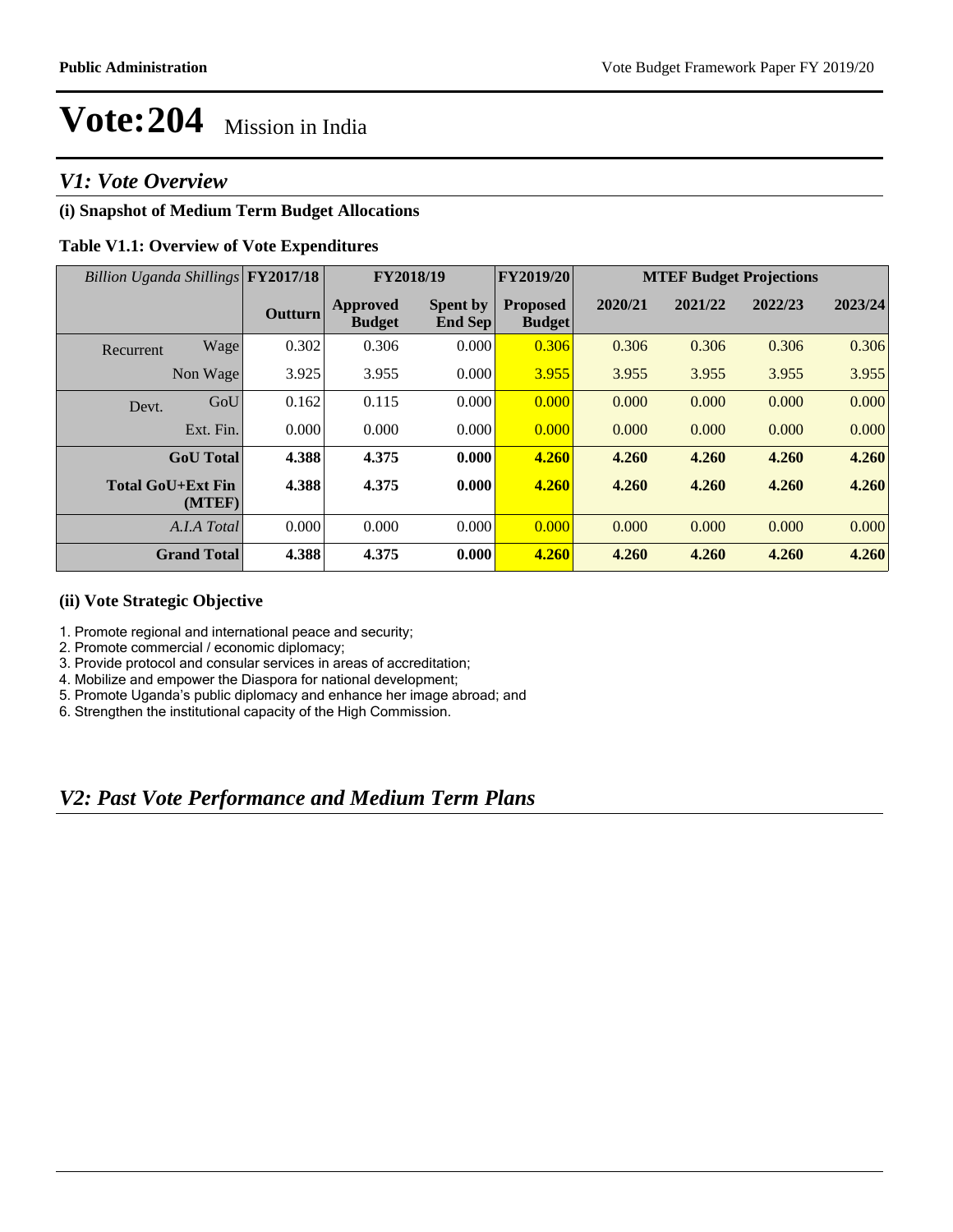#### **Performance for Previous Year FY 2017/18**

-Attended National day of Maldives which is one of the countries of accreditation.

-Campaigned and lobbied for Ugandan girl Guides to host the next General Assembly in Uganda 2020. Uganda beat the USA at elections held in Delhi.

- Obtained the Agreement for the New Head of Mission.

- Held discussions with the management of PSRI Hospital to cooperate in the training Ugandan personnel and offer discount to Ugandan

patients,the hospital has interests in setting up speciality facility in Uganda.

- Issued No Objection Letters for Ugandans who carried out organ transplants. It is a standard requirement before and medical operations are carried out.

- Visited sick Ugandans admitted in Indian Hospitals in Delhi and other neighboring states.

- Continued to negotiate with a number of Hospitals across India for preferential discount for Ugandan Patients for example Attemis, PSRI Hospitals among others.

- Provided consular support to detained and stranded Ugandans to help them return home.

- Provided Protocol services to all the entitled guests and official delegations.

- Held the Annual Audit activity

- Issued 193 Ugandan visas, 9 East African Tourist Visa and 12 emergency certificates all worth Indian Rupees 870,520, equivalent to approximately (UGX 49,193,156) at exchange rate of 1 INR :56.51 UGX)

- Coordinated Repatriation of remains of deceased Ugandans from India to Uganda for burial.

- Initiated the process to obtain 1500 solar water pumps for Agricultural Irrigation. The pumps to be obtained from the International Solar Alliance (ISA).

- Promoted Uganda Tourism in the state of Gujarat. Secured agreement by the state of Gujarat to advertise Uganda on the website of the State Ministry of Tourism.

- Identified market for vanilla form Synthite, the biggest processor of Spice, condiments and flavors in India.

- Marketed Uganda as both a tourism and Investment Hub throughthe acquired Display Advertising screen at the embassy premises, banners, and several promotional materials, and social media (Facebook).

- Coordinated high level visits for Government officials among which was the visit of the Leader of Opposition and delegation to Lok Saba, and the Common wealth conference in Bihar

- Attended National days for various countries

- Attended womens day International conference held in Hydrebad.

- Visited PCTE, Ludhiana University and held counseling sessions for the student community.

- Issued No objection Letters to Ugandans who are due to transport human remains back to Uganda for proper burial

- Continued to negotiate with a number of Hospitals across India for preferential discount for Ugandan Patients for example Attemis, PSRI Hospitals among others.

- Issued 188 Ugandan visas, 6 East African Tourist Visa and 9 emergency certificates all worth Indian Rupees 1,713,495, equivalent to approximately (UGX 97,023,041) at exchange rate of 1 INR :56.62 UGX)

- Coordinated Repatriation of remains of deceased Ugandans from India to Uganda for burial.

- Attended conference on Magnetic Maharastra Convergence which addressed women entreprenuers highlighting the challenges involved and how to overcome them, areas where they needed support from the Government of India, and industry in skill training, securing employment, code of conduct (gender quality. Etc. The Government of Maharasthtra has introduced 30 new policies to support MSMEs.

- Attended the 7th Global economic Summit with the theme geared toward Global Value chains- accelerating MSME Growth, Developent and sustainability with 33 participating countries Uganda Inclusive. The conference addressed ways of harnessing space technology for national development.

- Attended ODISHA MSME International Trade fair which raised a platform for Micro, Small, Medium entreprenuers & startups to explore Business opportunities in Odisha. It addressed ares on banking credits to MSMEs & Exporters.

- Attended business Summit in Kolkata

- Coordinated field trip to AHMEDABAD by UNRA.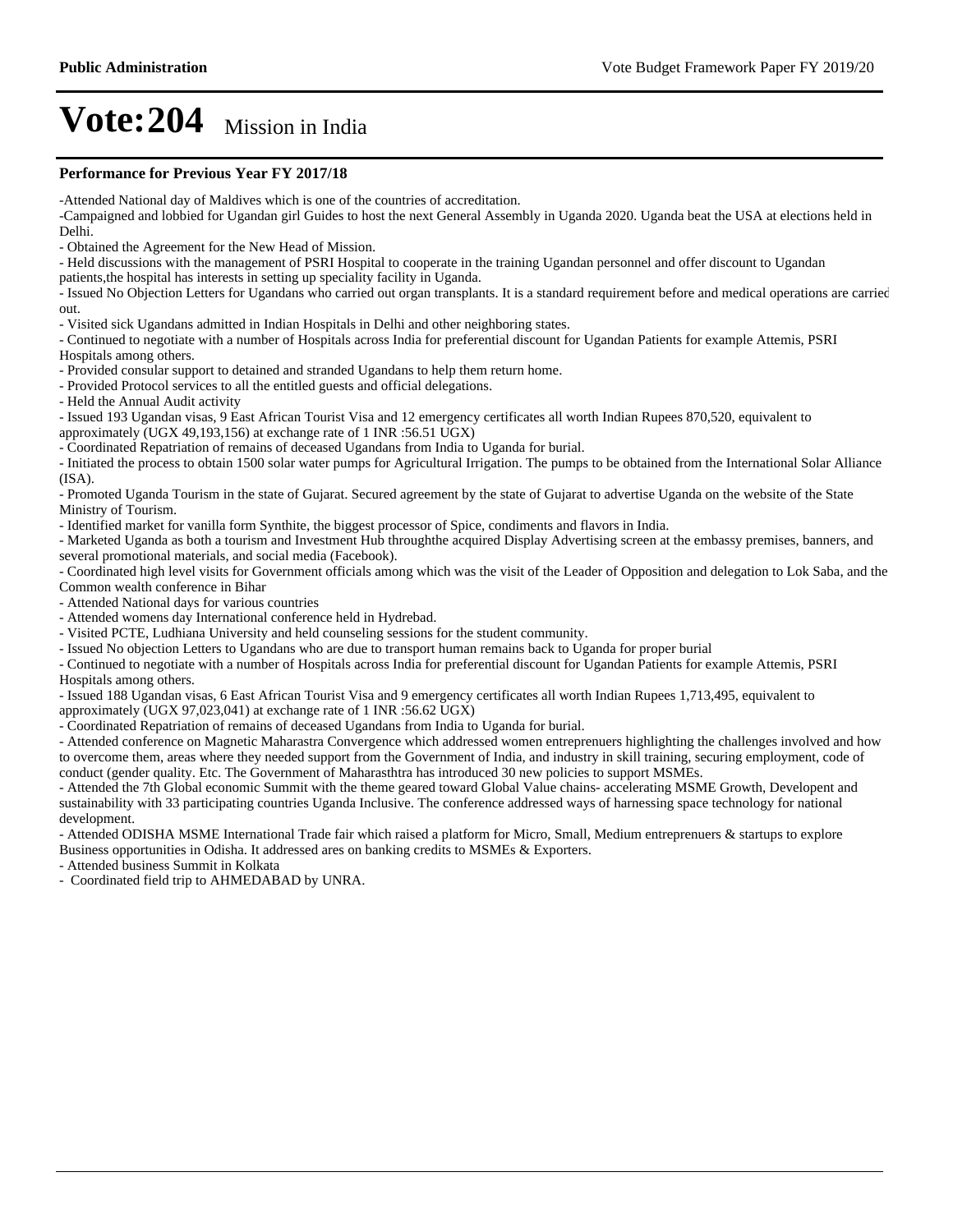#### **Performance as of BFP FY 2018/19 (Performance as of BFP)**

- Presented Credentials in Countries of Accreditation.(Bangladesh)

-Coordinated the state visit of the India Prime Minister, Shri Narendra Modi to Uganda and a number of MoUs were signed which include; a) MoU on Defense Cooperation

c) MoU on Cultural Exchange Programe

d) MoU on Material Testing Laboratory.

- During the visit, further announcements were made which include;

 Two Lines of Credits for: 1. Construction of electricity lines and Substations worth US\$141 million and 2. Agriculture and Dairy production US \$ 64 million.

Contribution to establishment of Mahatma Gandhi Convention /Heritage centre at Jinja.

? Financial support of US \$929,705 for capacity building and creating supportive infrastructure for East African Community (EAC) which is currently chaired by Uganda.

25 slots for training under the ITEC scheme in the field of dairy cooperation in order to strengthen cooperation in the Dairy sector.

Gifting of 88 vehicles, 44 each for the Ugandan Peoples Defense Forces (UPDF) and for the civil use by the Ugandan Government.

Gifting of Bhabhatron Cancer Therapy machine to assist Uganda's efforts towards eradicating the malaise of cancer.

Gifting of 100,000 NCERT books for school going children of Uganda.

Gifting 100 solar power irrigation pumps to Uganda for helping Uganda's efforts in the development of agriculture.

- Coordinated bilateral engagements (visit of the 2nd Deputy Prime Minister) who emphasized the need to engage in MSMEs.

-Coordinated the Stopover visit of H.E. the President of Uganda on his way to China.

-Hosted the strategic Planning Training for Missions in Asia

-Organized National Day Celebrations

-Participated in the 2nd World Trade Expo held in Mumbai

-Secured 35 ICCR Scholarships, and 100 ITEC scholarships

### **FY 2019/20 Planned Outputs**

- Tourists attracted to Uganda
- Outbound tourism companies engaged and coordinated to travel to Uganda
- Investors in tourism sector attracted
- Learning centers, skills labs, innovation centers set up in Uganda
- Soft loans for national development sourced

### **Medium Term Plans**

- At least 2 Agreements / MOUs on Investment & Trade promotion initiated and signed.
- Organize at least 5 annual working visits to accredited countries.
- $\cdot$  Initiate and coordinate MOUs on prisoner exchange.

Secure study tours for knowledge sharing through attachments for Ugandan government officials to do benchmarking with counterparts in India, and countries of accreditation.

• Increase the number of Visas, travel documents issued by 5% in comparison the current Financial Year by encouraging tourists and business people to go to Uganda.

Address Consular cases and requests in time, organizing law seminars for the Ugandan community in Diaspora regarding the laws of the host countries hence reducing the crime rate by 50% committed by the Uganda in the Host countries of accreditation.

- Attract at least 1 investor in specialized medical treatments to set up specialty hospital in Uganda.
- Promote Uganda's interest in the countries of accreditation hence increasing the Number of tourists.
- Follow up on existing medical MOU between Uganda and India.
- Mobilize and engage Ugandans in Diaspora in India and accredited countries to actively contribute to development in Uganda.
- Attract investors in the skills development sector to support the skilling- Uganda programme
- At least 2 MOUs signed, 8 critical investment hubs visited, and other critical agreements on trade and investment signed.
- Contribute to reduction of the trade deficit between Uganda and India by 10%.
- Tap into the \$1 trillion International Solar Alliance fund for benefit of Uganda's energy.
- Identify a suitable property in India for purchase by the Government to be occupied by the Chancery.
- Lobby for an increase in the scholarship slots to Ugandans given by the Government of the accreditation countries by 10%
- Conduct specialized trade missions aimed at promoting market acces for specific Uganda products in India.
- Establish linkages between Uganda and India Travel Agencis to promote tourism
- Negotiate with India on lowering tarrifs for LDCs on coffee which is key interest to Uganda
- Organize annual trade and investment conferences and entrepreneurship abilities which Uganda can tap from.

### **Efficiency of Vote Budget Allocations**

The Mission has been funded at a rate 50% across the entire budget for Financial Year 2017/18.

b) MoU on Visa exemption for Diplomatic and official passport holders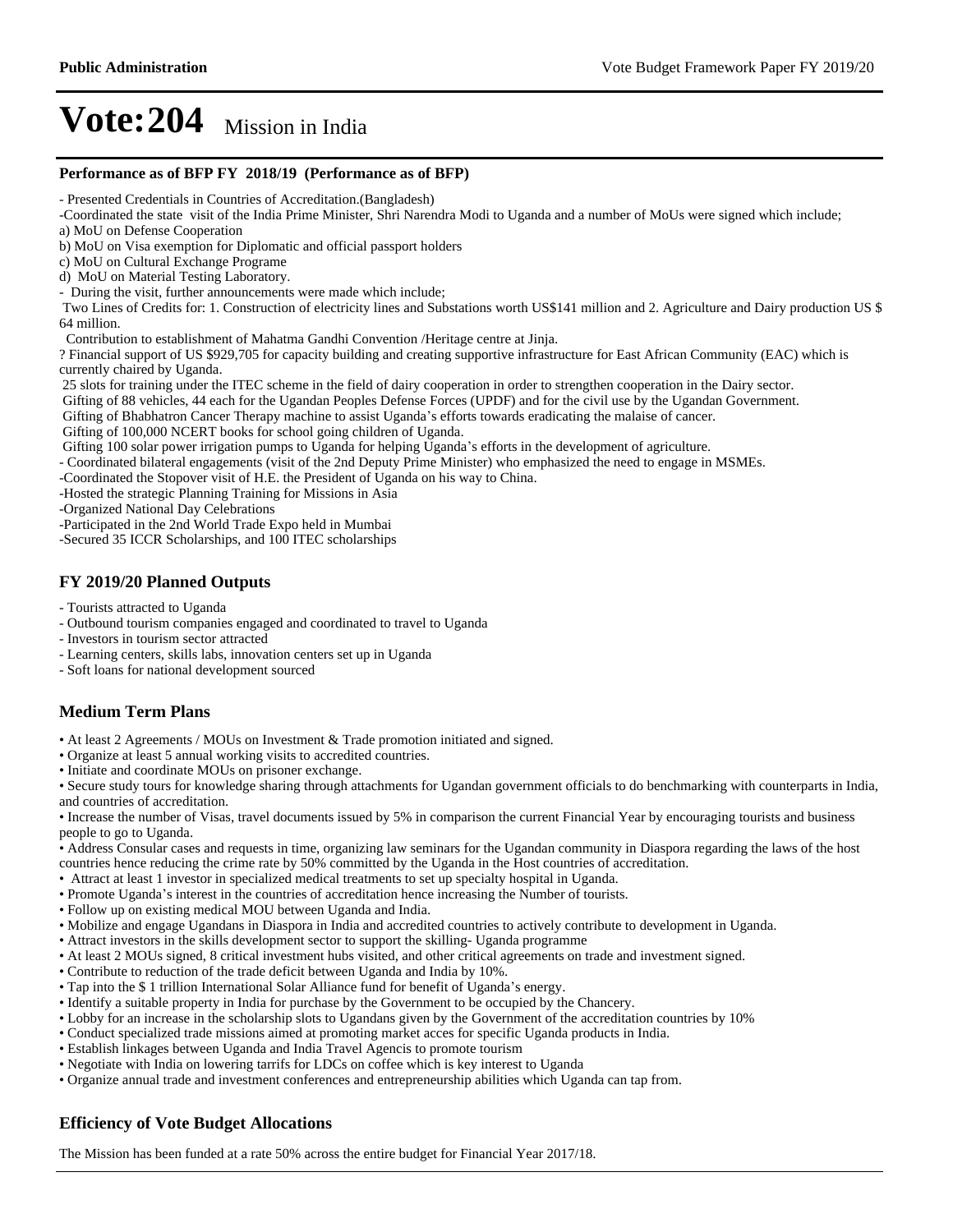#### **Vote Investment Plans**

Procure Furniture & fittings machinery& equipent for the chancey Procure a transport equipment Secure Property in India

### **Major Expenditure Allocations in the Vote for FY 2019/20**

1. Salaries.

2. Foreign Service Allowances and the statutory entitlements.

- 3. Rent.
- 4. Medical.

5. Utilities (electricity, water and gas).

- 6. Fuel.
- 7. Travels (inland and abroad).

### **V3: PROGRAMME OUTCOMES, OUTCOME INDICATORS AND PROPOSED BUDGET ALLOCATION**

#### **Table V3.1: Programme Outcome and Outcome Indicators**

| <b>Programme:</b>                                              | <b>52 Overseas Mission Services</b>                                                                                                                                                                                                                                                                                                                                                                                                                                                                                                                                                                     |                            |                  |                 |                          |                          |                          |
|----------------------------------------------------------------|---------------------------------------------------------------------------------------------------------------------------------------------------------------------------------------------------------------------------------------------------------------------------------------------------------------------------------------------------------------------------------------------------------------------------------------------------------------------------------------------------------------------------------------------------------------------------------------------------------|----------------------------|------------------|-----------------|--------------------------|--------------------------|--------------------------|
| <b>Programme Objective:</b>                                    | To mobilize bilateral, multi-lateral resources for the development of Uganda including infrastructure. To<br>increase Uganda's exports to India, Sri Lanka, Maldives, Nepal and Bangladesh. To promote investment<br>opportunities available in Uganda(FDI) To target an increase in the Transfer of appropriate technology to<br>Uganda and Collaboration in the ICT Sector To Secure training opportunities (capacity Building) To<br>mobilize and empower Ugandans in areas of Accreditation for Development. To provide Diplomatic<br>Protocol and Consular Services in all areas of Accreditation. |                            |                  |                 |                          |                          |                          |
| <b>Responsible Officer:</b>                                    | MARGARET KEDISI- ACCOUNTING OFFICER                                                                                                                                                                                                                                                                                                                                                                                                                                                                                                                                                                     |                            |                  |                 |                          |                          |                          |
| <b>Programme Outcome:</b>                                      | Enhanced national security development, the country's image abroad and well-being of Ugandans                                                                                                                                                                                                                                                                                                                                                                                                                                                                                                           |                            |                  |                 |                          |                          |                          |
| <b>Sector Outcomes contributed to by the Programme Outcome</b> |                                                                                                                                                                                                                                                                                                                                                                                                                                                                                                                                                                                                         |                            |                  |                 |                          |                          |                          |
| 1. Improved regional and International Relations               |                                                                                                                                                                                                                                                                                                                                                                                                                                                                                                                                                                                                         |                            |                  |                 |                          |                          |                          |
|                                                                |                                                                                                                                                                                                                                                                                                                                                                                                                                                                                                                                                                                                         | <b>Performance Targets</b> |                  |                 |                          |                          |                          |
| <b>Programme Performance Indicators (Output)</b>               | 2017/18<br>Actual                                                                                                                                                                                                                                                                                                                                                                                                                                                                                                                                                                                       | 2018/19<br><b>Target</b>   | <b>Base year</b> | <b>Baseline</b> | 2019/20<br><b>Target</b> | 2020/21<br><b>Target</b> | 2021/22<br><b>Target</b> |
| • Number of cooperation frameworks negotiated<br>and concluded |                                                                                                                                                                                                                                                                                                                                                                                                                                                                                                                                                                                                         | 3,5%,1:2                   |                  |                 |                          | 5                        | 6                        |

**Table V3.2: Past Expenditure Outturns and Medium Term Projections by Programme**

| Billion Uganda shillings     | 2017/18        | 2018/19       |                                             | 2019-20       | <b>MTEF Budget Projections</b> |         |         |         |
|------------------------------|----------------|---------------|---------------------------------------------|---------------|--------------------------------|---------|---------|---------|
|                              | <b>Outturn</b> | <b>Budget</b> | <b>Approved Spent By Proposed</b><br>End O1 | <b>Budget</b> | 2020-21                        | 2021-22 | 2022-23 | 2023-24 |
| Vote: 204 Mission in India   |                |               |                                             |               |                                |         |         |         |
| 52 Overseas Mission Services | 4.388          | 4.375         | 0.000                                       | 4.260         | 4.260                          | 4.260   | 4.260   | 4.260   |
| <b>Total for the Vote</b>    | 4.388          | 4.375         | 0.000                                       | 4.260         | 4.260                          | 4.260   | 4.260   | 4.260   |

### **V4: SUBPROGRAMME PAST EXPENDITURE OUTTURNS AND PROPOSED BUDGET ALLOCATIONS**

### **Table V4.1: Past Expenditure Outturns and Medium Term Projections by SubProgramme**